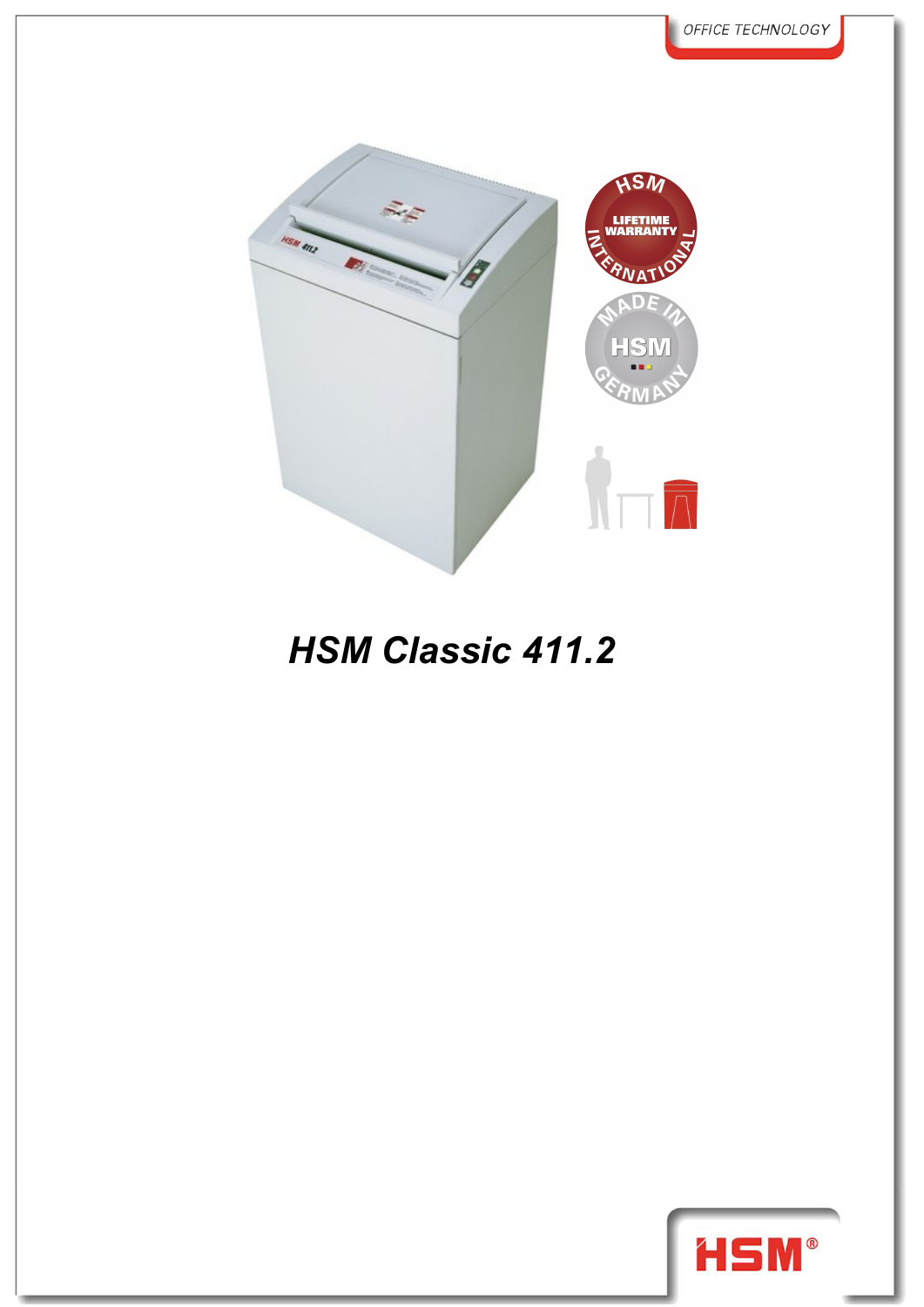Mobile, highest performance model for open-plan offices. Can destroy entire computer listings and shred credit and store cards as well as CDs, floppy disks (details see below) and DAT cartridges (3.9 x 50 mm). In the security levels 3 and 4 folding safety element with feeding slot. Keypad control for constant operation and reverse. Photoelectric cell for automatic start/stop control. Stops automatically when the waste bag is full and when the door is open. Convenient automatic reverse in the event of paper jam. Modern electronic controller. Stand-by mode with LED indicator. Removable, reusable waste bag. Made in Germany.

| Product type description               | HSM 411.2 1,9x15 Oiler        | HSM 411.2 3,9mm                              |
|----------------------------------------|-------------------------------|----------------------------------------------|
| Order number                           | 15671610                      | 1565171                                      |
| <b>EAN Code</b>                        | 4026631031035                 | 4026631025751                                |
| Shredder material                      | $\Box \oslash - \Box \oslash$ | $\mathbb{C} \mathscr{O}$ . To a $\mathbb{C}$ |
| Cutting type                           | particle cut                  | strip cut                                    |
| Security level                         | $\overline{4}$                | $\overline{2}$                               |
| Cutting width                          | $1.9$ mm                      | 3.9 mm                                       |
| Particle length                        | 15,00 mm                      | $0 \text{ mm}$                               |
| Cutting capacity (70g/m <sup>2</sup> ) | 26 - 28 sheet                 | 48 - 50 sheet                                |
| Cutting capacity (80g/m <sup>2</sup> ) | 20 - 22 sheet                 | 38 - 40 sheet                                |
| Intake width                           | 400 mm                        | 400 mm                                       |
| Container volume                       | 1461                          | 1461                                         |
| Cutting speed                          | 110 mm/s                      | 100 mm/s                                     |
| Noise level (idle operation)           | 60 dB                         | 60 dB                                        |
| eclass 5.1                             | 24320703                      | 24320703                                     |
| UN/SPSC                                |                               | 44101603                                     |
| Power consumption of the motor 2100 W  |                               | 2100W                                        |
| Voltage                                | 230 V                         | 230 V                                        |
| Frequency                              | 50 Hz                         | 50 Hz                                        |
| Depth                                  | 470 mm                        | 470 mm                                       |
| Width                                  | 595 mm                        | 595 mm                                       |
| Height                                 | 990 mm                        | 990 mm                                       |
| Weight                                 | 82 kg                         | 74 kg                                        |
|                                        |                               |                                              |

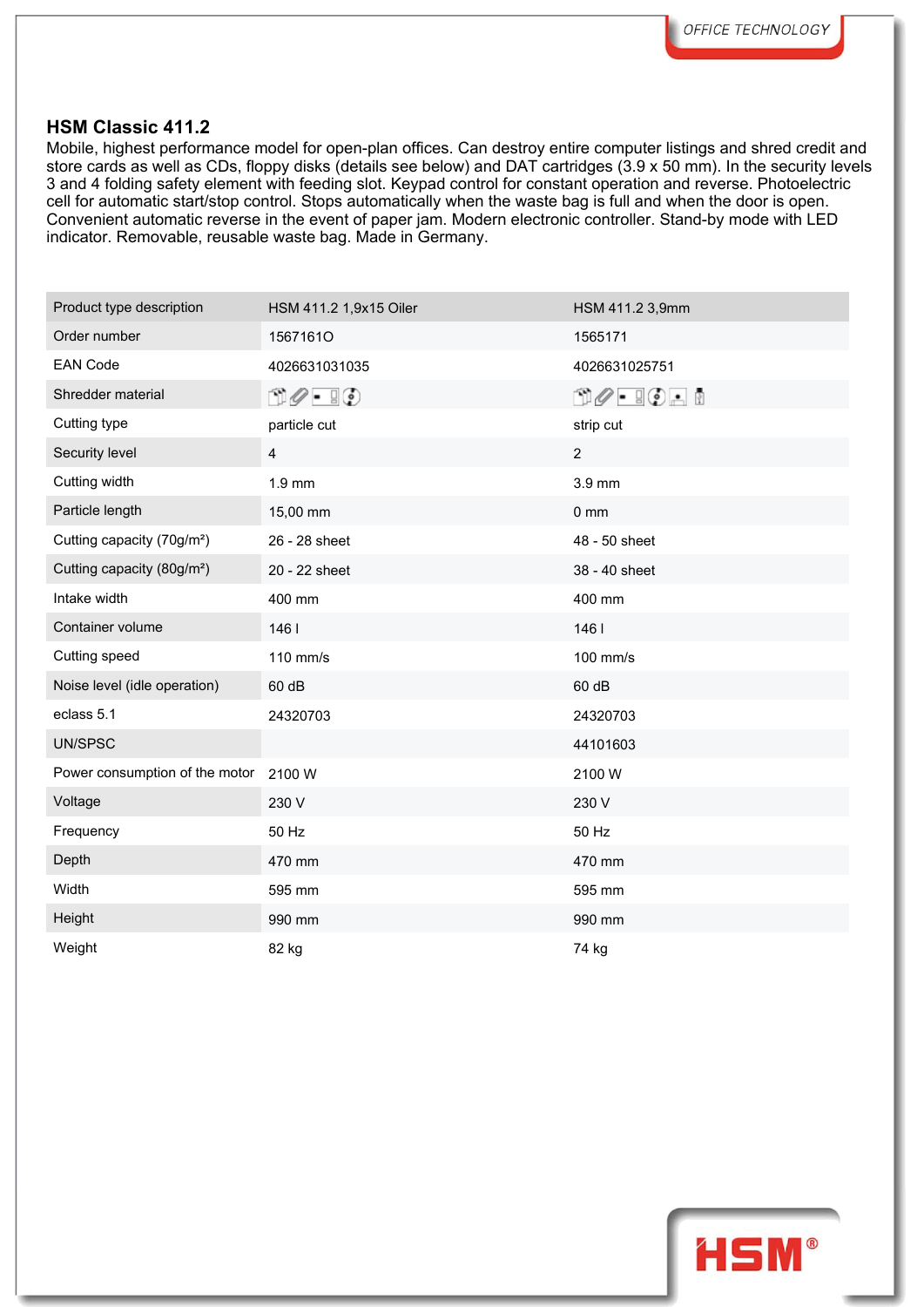| Product type description               | HSM 411.2 5,8mm                                       | HSM 411.2 3,9x50mm      |
|----------------------------------------|-------------------------------------------------------|-------------------------|
| Order number                           | 1566171                                               | 1568161                 |
| <b>EAN Code</b>                        | 4026631025744                                         | 4026631021715           |
| Shredder material                      | $\mathbb{C}\mathscr{O}$ - $\mathbb{C}\mathscr{O}$ and | $D$ $O$ - $I$ $O$ - $I$ |
| Cutting type                           | strip cut                                             | particle cut            |
| Security level                         | $\overline{2}$                                        | 3                       |
| Cutting width                          | 5.8 mm                                                | 3.9 mm                  |
| Particle length                        | $0 \text{ mm}$                                        | 50,00 mm                |
| Cutting capacity (70g/m <sup>2</sup> ) | 65 - 67 sheet                                         | 38 - 40 sheet           |
| Cutting capacity (80g/m <sup>2</sup> ) | 51 - 53 sheet                                         | 33 - 35 sheet           |
| Intake width                           | 400 mm                                                | 400 mm                  |
| Container volume                       | 1461                                                  | 1461                    |
| Cutting speed                          | 100 mm/s                                              | 100 mm/s                |
| Noise level (idle operation)           | 60 dB                                                 | 60 dB                   |
| eclass 5.1                             | 24320703                                              | 24320703                |
| UN/SPSC                                | 44101603                                              | 44101603                |
| Power consumption of the motor         | 2100W                                                 | 2100W                   |
| Voltage                                | 230 V                                                 | 230 V                   |
| Frequency                              | 50 Hz                                                 | 50 Hz                   |
| Depth                                  | 470 mm                                                | 470 mm                  |
| Width                                  | 595 mm                                                | 595 mm                  |
| Height                                 | 990 mm                                                | 990 mm                  |
| Weight                                 | 74 kg                                                 | 82 kg                   |

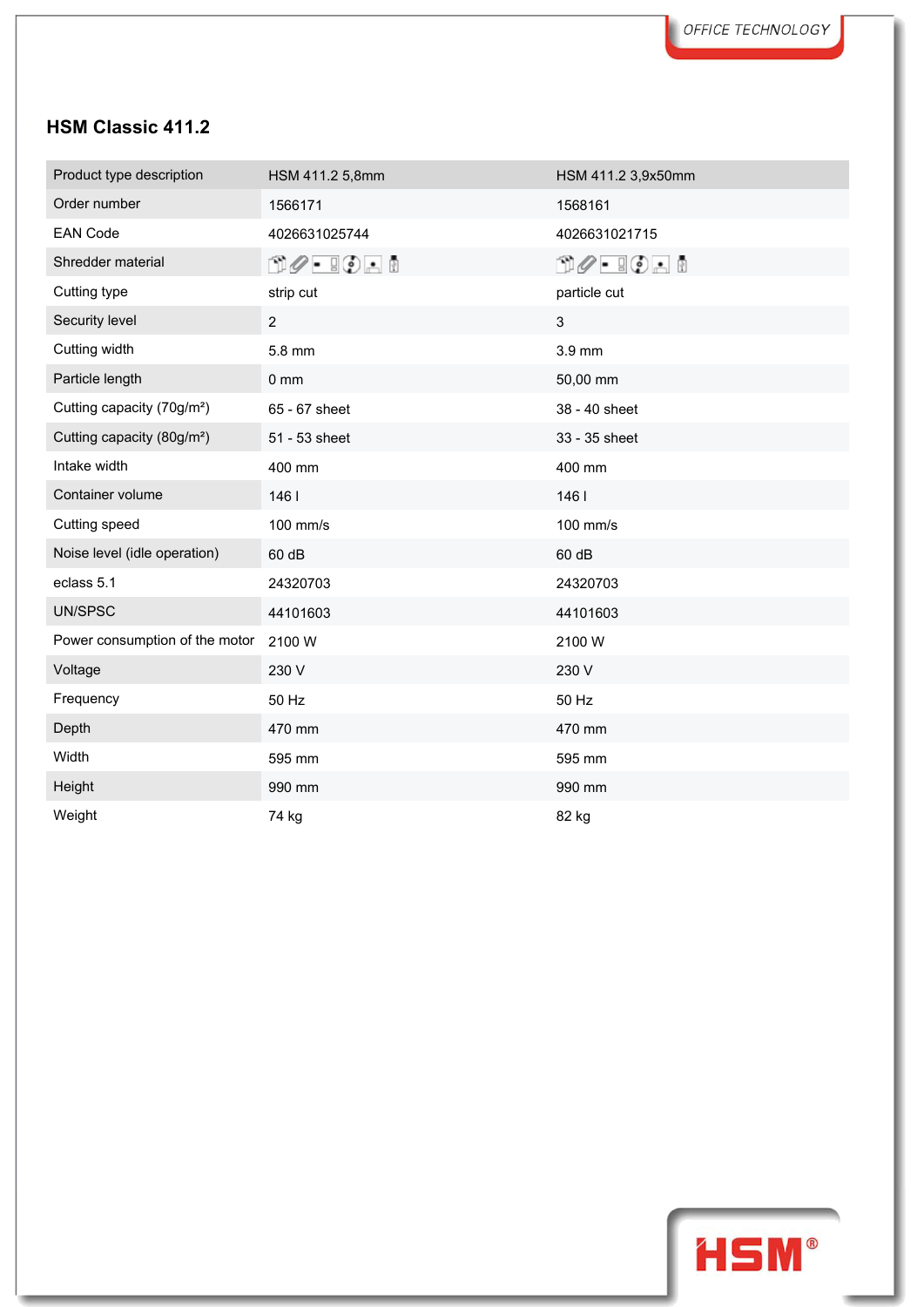| Product type description               | HSM 411.2 1,9x15mm                       | HSM 411.2 0,78x11mm |  |
|----------------------------------------|------------------------------------------|---------------------|--|
| Order number                           | 1567161                                  | 1569161             |  |
| <b>EAN Code</b>                        | 4026631021692                            | 4026631021746       |  |
| Shredder material                      | $\Box \oslash \cdot \ \Box \odot \ \Box$ | $\square$           |  |
| Cutting type                           | particle cut                             | particle cut        |  |
| Security level                         | 4                                        | 5                   |  |
| Cutting width                          | $1.9$ mm                                 | 0.78 mm             |  |
| Particle length                        | 15,00 mm                                 | 11,00 mm            |  |
| Cutting capacity (70g/m <sup>2</sup> ) | 26 - 28 sheet                            | 17 - 19 sheet       |  |
| Cutting capacity (80g/m <sup>2</sup> ) | 20 - 22 sheet                            | 12 - 14 sheet       |  |
| Intake width                           | 400 mm                                   | 400 mm              |  |
| Container volume                       | 146                                      | 1461                |  |
| Cutting speed                          | 110 mm/s                                 | 100 mm/s            |  |
| Noise level (idle operation)           | 60 dB                                    | 60 dB               |  |
| eclass 5.1                             | 24320703                                 | 24320703            |  |
| UN/SPSC                                | 44101603                                 | 44101603            |  |
| Power consumption of the motor         | 2100 W                                   | 2100W               |  |
| Voltage                                | 230 V                                    | 230 V               |  |
| Frequency                              | 50 Hz                                    | 50 Hz               |  |
| Depth                                  | 470 mm                                   | 470 mm              |  |
| Width                                  | 595 mm                                   | 595 mm              |  |
| Height                                 | 990 mm                                   | 990 mm              |  |
| Weight                                 | 82 kg                                    | 82 kg               |  |